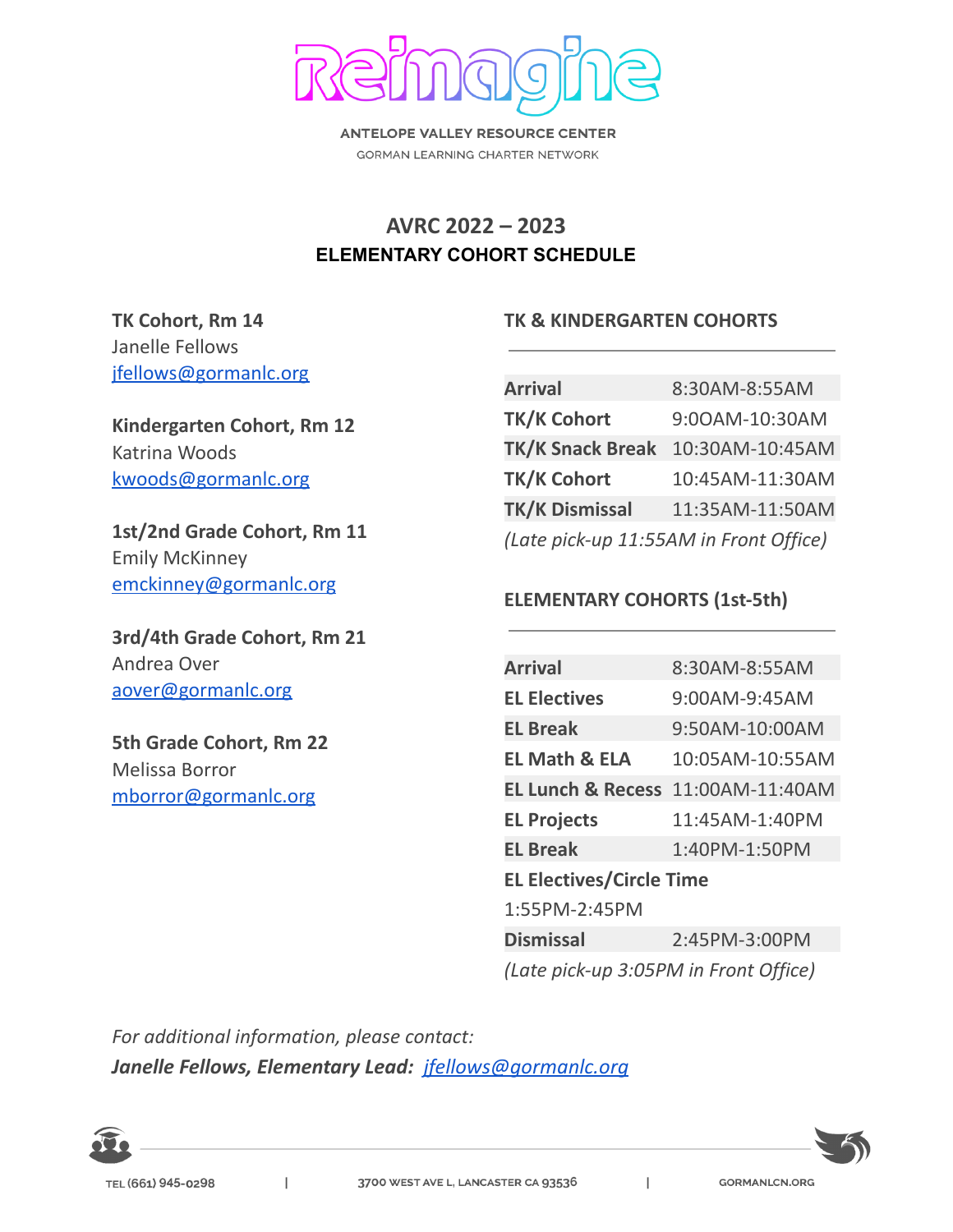

**ANTELOPE VALLEY RESOURCE CENTER** GORMAN LEARNING CHARTER NETWORK

# **AVRC 2022 – 2023**

**MIDDLE SCHOOL WORKSHOPS**

Revised 6.1.22

MS Tech: Coding & Beyond MS Tech: Coding & Beyond \*MS/HS Pep Squad **MS/HS** Choreography MS Foods and Nutrition **(T/TH only)** MS Physical Education MS/HS Algebra 1 Math Coaching MS/HS Piano **(M/W Only)** MS Art MS Art MS Art MS Art MS Art MS Art MS Art MS Art MS Art MS Art MS Art MS Art MS Art MS Art MS Art MS Art MS Art MS Art MS Art MS Art MS Art MS Art MS Art MS Art MS Art MS Art MS Art MS Art MS Art MS Art MS Art MS Ar MS Earth Science MS Spanish

MS S.T.E.A.M. MS Writing Composition MS Sewing & Crafting **+**MS Student Store MS/HS Dance **MS Voice Ensemble \*\***MS/HS Theater Production **(Periods 2-3)** MS US History \*MS Intramural Sports **MS Sewing & Crafting** MS Sewing & Crafting

MS Around the World

MS Writing Composition MS Math Coaching MS Math Coaching MS Math Coaching MS Tutoring MS Tutoring MS/HS Set Design: Behind the Scenes **\***MS Esports

\*Min GPA 2.0 \*\*Spans 2 workshop periods +Min GPA 2.5

**Period 1 9:00 AM – 9:45 AM Period 2 9:50 AM – 10:35 AM**

MS Music History: From Blues to Broadway **\*\***MS/HS Theater Production **(Periods 2- 3)** MS/HS Pre-Algebra Math Coaching

**Period 3 10:45 AM – 11:30 AM Period 4 12:15 PM – 1:00 PM**

**Period 5 1:05 PM – 1:50PM Period 6 2:00 PM – 2:45 PM**

**\*\***MS/HS Musical Theater **(Periods 5-6) \*\***MS/HS Musical Theater **(Periods 5-6)** MS/HS Quilting & Needlepoint MS Science Olympiad **(M/W only)**



 $\overline{\phantom{a}}$